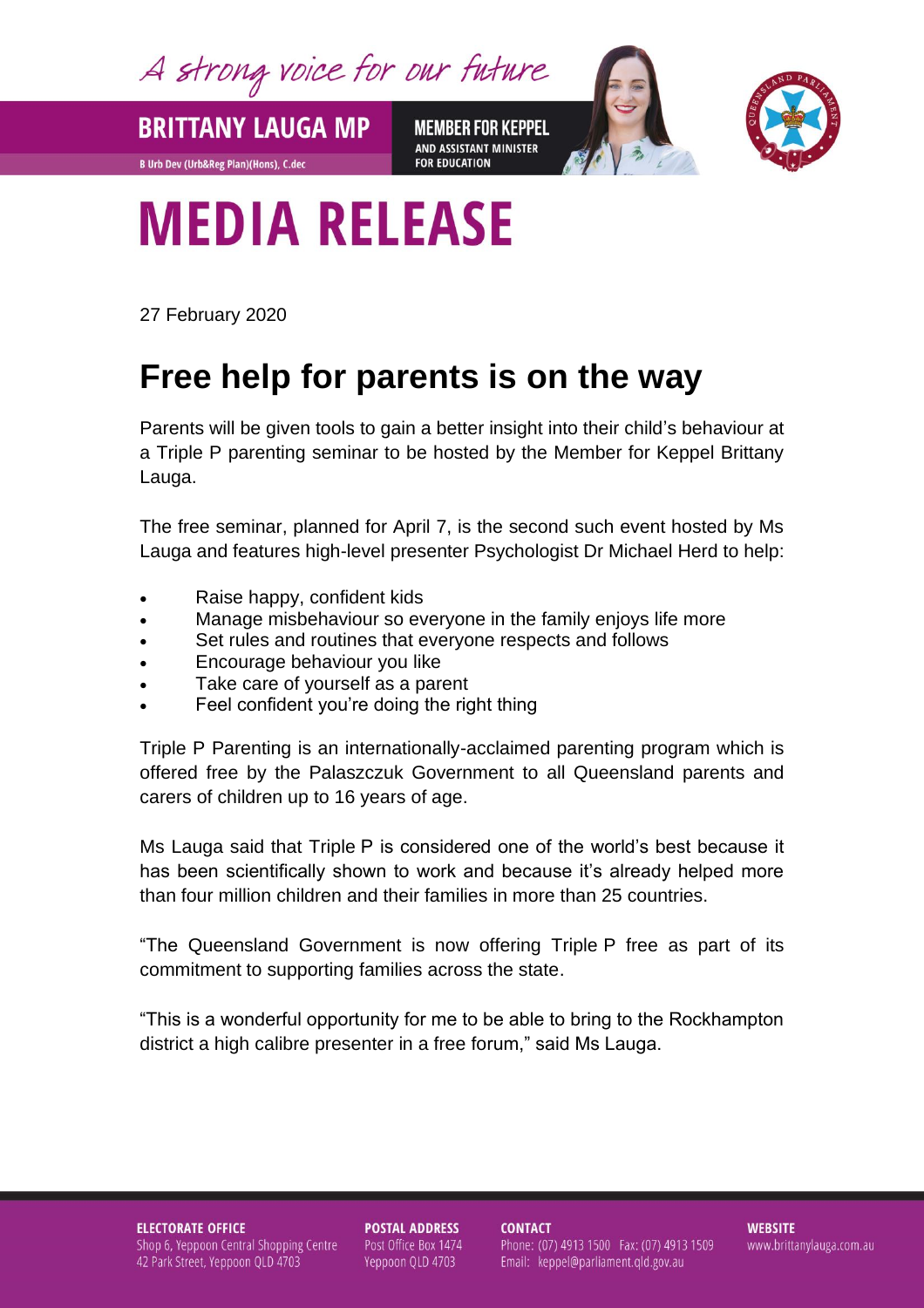"This forum is not about judging anyone, but rather opens up discussions on a wide variety of issues and provides some more tools for your parental toolbox."

Ms Lauga hosted a similar event in North Rockhampton in 2016.

"That event was packed out and I expect this next forum will be the same.

"I am happy to be able to provide a highly-regarded Triple P presenter free of charge to conduct a seminar for Keppel and Rockhampton parents."

She said presenter Michael Herd is a registered psychologist who has worked with children and families as a teacher, guidance counsellor and psychologist for more than 30 years.

Michael spent nine years working as a contract trainer with Triple P International, and has a particular interest supporting families with children on the Autism Spectrum.

Ms Lauga is asking parents to suggest which of the four content briefs (below) they would prefer, and to vote online at [http://www.strawpoll.me/19451484.](http://www.strawpoll.me/19451484)

- **The Power of Positive Parenting**: For every parent who ever wondered: "Why does my child do that?" This seminar helps you understand the reasons kids do what they do, so you can guide their behaviour – and see more of the behaviour you like, and less of the behaviour you don't like.
- **Raising Confident, Competent Children**: You can help your child become confident and successful – at school and beyond. Find out ways to encourage them to be respectful and considerate, communicate and get on well with others, feel good about themselves and become independent problem solvers.